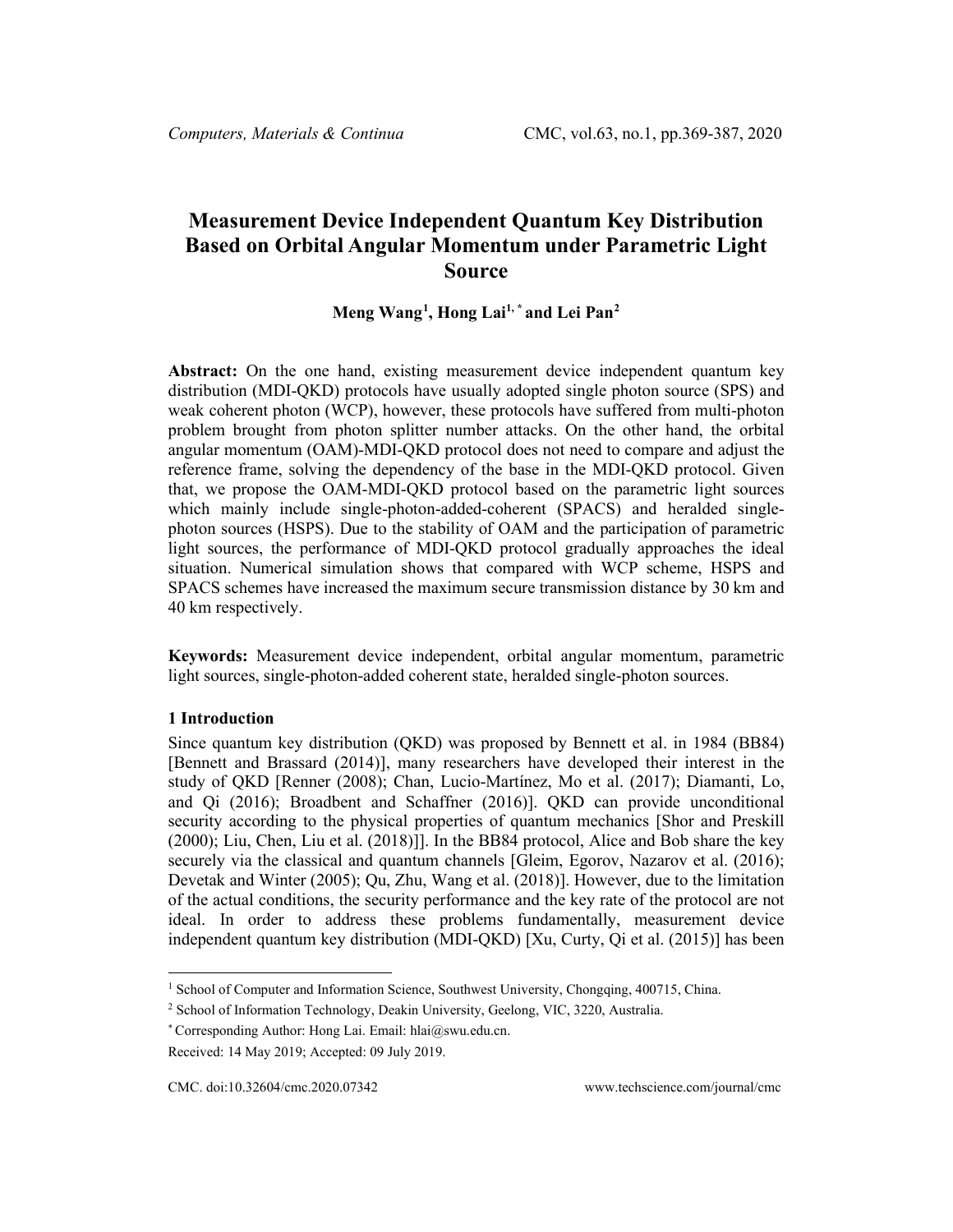proposed by Xu et al. [Xu, Curty, Qi et al. (2013)]. The MDI-QKD protocol avoids the attacks on the measurement device, because the photons in the MDI-QKD protocol are not sent by one party Alice and received by the other party Bob for measuring. Instead, the measurement device is placed in a third party Charlie, and the photon states prepared by Alice and Bob are sent to Charlie for measuring, then Charlie publishes the measurement results.

In recent years, orbital angular momentum (OAM) [Allen, Beijersbergen and Spreeuw (1992)] has been widely used for QKD researches, and the OAM characteristics of photons have been paid more attention. Generally, the angular momentum of light can be divided into spin angular momentum (SAM) and OAM. SAM is generated by the polarization characteristics of light beams. Polarization is related to the direction of light vectors. OAM is generated by the helical phase structure of the beam. The eigenstates of OAM have a azimuthal  $exp(i\theta)$  proportional to rotation angle  $\theta$ , since *l* is an arbitrary integer, OAM has an infinite number of eigenstates. The MDI-QKD protocols reduce the risk of being attacked on the detector sides, but there are still some problems in the photon preparation stages. The most important point is that it relies on the base calibration in the key production process [Tamaki, Lo, Fung et al. (2012)]. In the process of preparation and measurement, photon states of the reference frames need to be detected and adjusted in real time on both sides. At the same time, the polarization states may also drift during the propagation process, which adversely affects the performance of polarization coded MDI-QKD. In this paper, we add OAM to MDI-QKD to make full use of OAM's advantages, including the measurement value of photon's OAM which are not changed when the measured reference frame rotates and high dimension. In the systems that use the OAM, the measurement results do not depend on Alice's and Bob's reference frames, thus the defect of the base dependency is solved. The simulation results show that the OAM-MDI-QKD has a longer maximum transmission distance than polarizationencoded MDI-QKD.

Finally, considering most of the current OAM-MDI-QKD protocols are based on weak coherent photon (WCP) [Yan, Sun and Zhao (2014); Wu, Du, Wang et al. (2016); Zhang, Zhang, Guo et al. (2018)]. WCP is obtained by attenuating laser, but one of its problems is that the photon number distribution follows Poisson distribution, which makes it contain the vacuum state ratio of up to 60%, while the single photon ratio is less than 30%. Since the OAM-MDI-QKD protocol is limited to generate keys at a long distance. In contrast, parametric light sources including single-photon-added coherent state (SPACS) and heralded single-photon sources (HSPS) have better characteristics. SPACS not only has no vacuum state, but also the single photon ratio can reach 90%. SPACS can achieve the effect close to the ideal single photon source (SPS) if it is combined with the decoy state method. HSPS is sub-Poisson distribution light source with a small amount of vacuum states and the single photon ratio can be as high as 73%, which can improve the transmission distance of OAM-MDI-QKD. Therefore, in this paper, we propose an OAM-MDI-QKD protocol based on the parametric light sources, then analyze its key rate and the maximum transmission distance. Next, we compare the OAM-MDI-QKD protocols based on the different light sources. Through the numerical simulation, we conclude that the MDI-QKD protocols encoded by OAM under parametric light source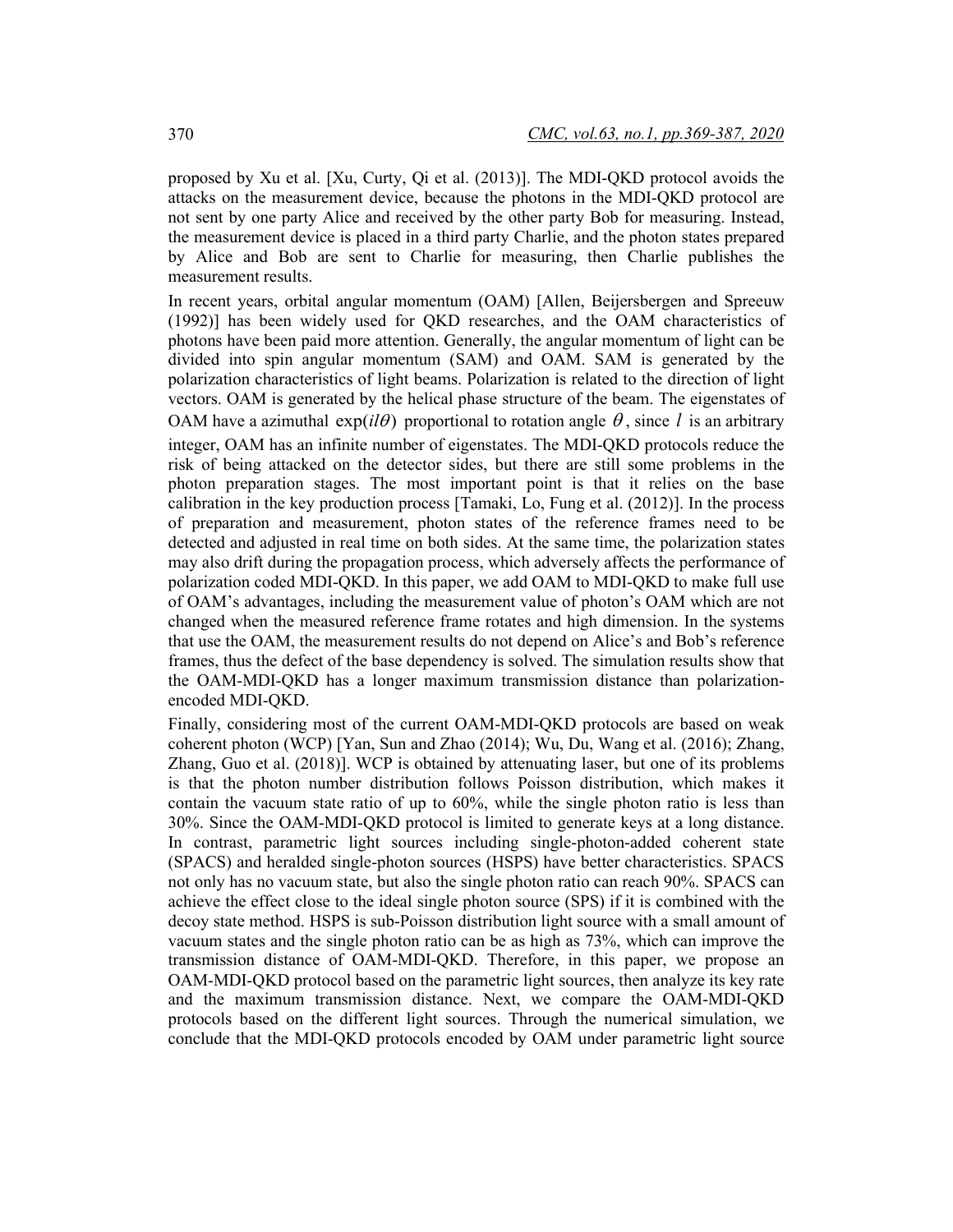have a better performance than the protocols under WCP.

This paper is organized as follows. Section 2 mainly introduces the concepts, preparation and characteristics of two kinds of parametric light sources. Section 3 mainly introduces the protocol based on HSPS and present its security analysis. Section 4 describes our protocol that is the OAM-MDI-QKD based on SPACS and HSPS. We analyze the key rate and the maximum transmission distance of the protocol, and compare with the MDI-QKD protocol based on SPACS and HSPS. Section 5 describes the comparison between our protocol and the existing protocols based on WCP, then we compare three different light sources in detail. Finally, we present a summary.

# **2 Background**

As the light sources in QKD, parametric light sources have certain advantages over general attenuation lasers. SPACS is a kind of non-classical state with the number of photon obeys sub-Poisson distribution, which can be obtained by the interaction between parametric down-conversion (PDC) photons and coherent states. In the HSPS, after targeting, the vacuum pulse can be largely eliminated and the single-photon ratio can be increased [Joshi, Farsi, Clemmen et al. (2018)]. The use of these light sources can improve photon utilization rate, thus improving the key rate and the maximum safe distance. In this section, we firstly introduce the concept and characteristics of SPACS light source, and then introduce the preparation and characteristics of HSPS.

# *2.1 Single-photon-added coherent state source*

In 1991, Agarwal and Tara jointly proposed a protocol about photon-added coherent state  $(\alpha, m)$  also known as the excited coherent state [Dodonov, Marchiolli, Korennoy et al. (1998)]. It is the result of continuously increasing excitation of a single-photon by a classical coherent field. It can be obtained by continuously acting on the coherent state for *m* photon creation operators [Agarwal and Tara (1991)]. Its definition is as follow:

$$
|\alpha,m\rangle = k_{\alpha,m}\hat{\alpha}^{\dagger m}|\alpha\rangle
$$
 (1)

where  $|\alpha\rangle$  denotes the coherent state, and  $\alpha^{\dagger}$  denotes the photon creation operator,

 $k_{\alpha,m} = [m!L_m(-|\alpha|^2)]^{-1/2}$  is the normalization factor.  $L_m(x)$  is an m-order Laguerre polynomial and *m* is an integer. The properties of SPACS lie between the Fock states and the coherent states, so it shows some non-classical characteristics. If only one photon creation operator operation is performed on the coherent states, we can obtain SPACS [Zavatta, Viciani and Bellini (2004)]. SPACS can be defined as:

$$
|\alpha,1\rangle = \frac{\hat{a}^\dagger |\alpha\rangle}{\sqrt{1+|\alpha|^2}}
$$
 (2)

Coherent states are expanded by the Fock states as follow [Hofheinz, Weig, Ansmann et al. (2008)]: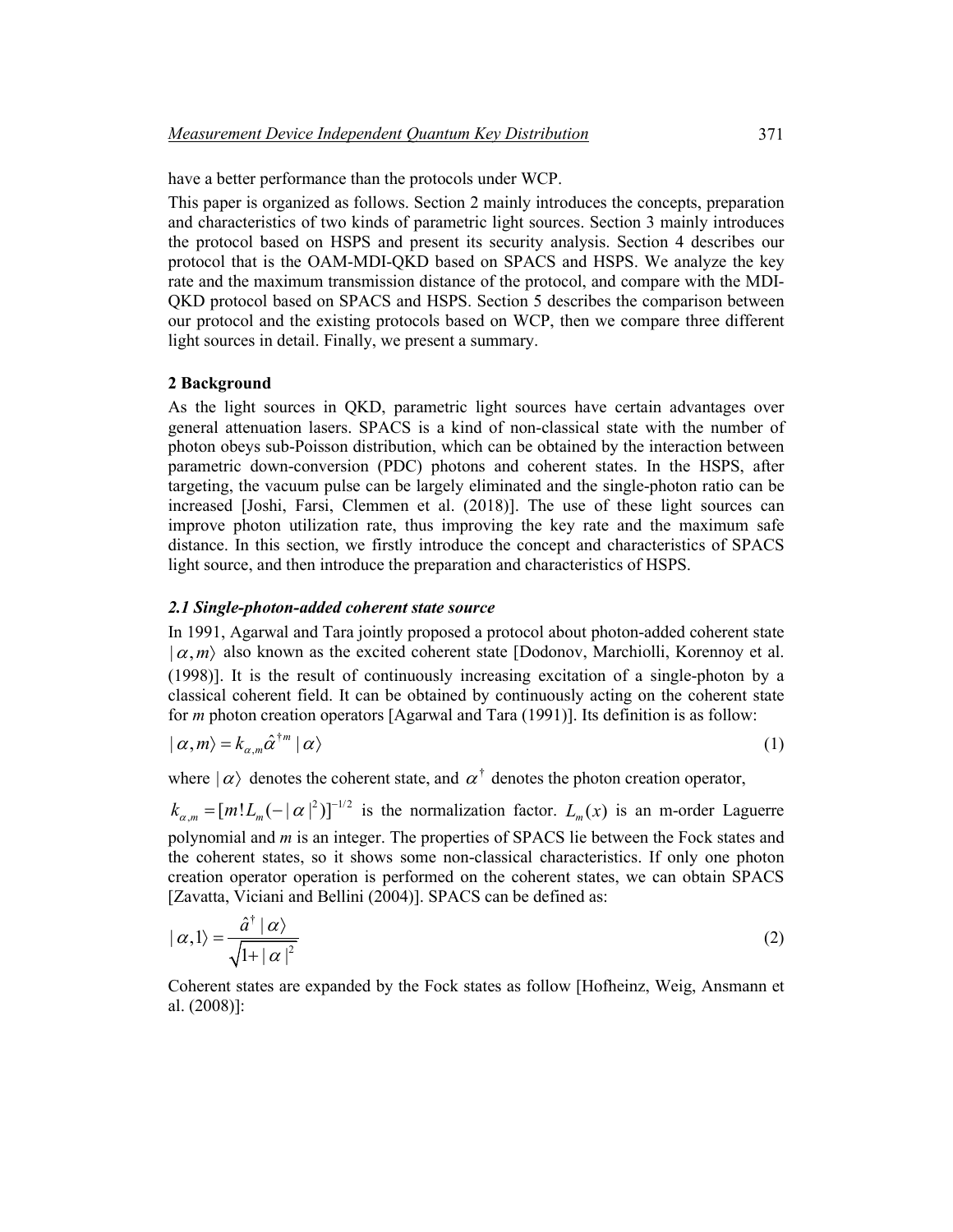$$
|\alpha\rangle = e^{-\frac{|\alpha|^2}{2}} \sum_{n=0}^{\infty} \frac{a^n}{\sqrt{n!}} |n\rangle
$$
 (3)

According to the commutation relation, the annihilation operator  $\hat{a}$  and the creation operator  $\hat{a}^{\dagger}$  can be used as ascending and descending operators of  $|n\rangle$  as follows [Hofheinz, Weig, Ansmann et al. (2008)]:

$$
\hat{a} \mid n \rangle = \sqrt{n} \mid n - 1 \rangle, \hat{a}^{\dagger} \mid n \rangle = \sqrt{n + 1} \mid n + 1 \rangle \tag{4}
$$

Substituting Eqs. (3) and (4) into Eq. (2) to obtain

$$
|\alpha,1\rangle = \frac{e^{\frac{|\alpha|^2}{2}}}{1+\sqrt{|\alpha|^2}}\sum_{n=0}^{\infty}\frac{a^n}{\sqrt{n!}}\sqrt{n+1} |n+1\rangle
$$
 (5)

From Eq. (5), it can be seen that there is no contribution of vacuum term in SPACS, that is, SPACS has no vacuum state, and its density matrix can be obtained accordingly, thus obtaining the photon number distribution of SPACS [Wang, Li, Zhu et al. (2014)] as follow:

$$
P_n = \frac{e^{-|\alpha|^2} |\alpha|^{2(n-1)} n}{(1+|\alpha|^2)(n-1)!}, n \ge 1
$$
\n(6)

# *2.2 Heralded single-photon sources*

HSPS can generate photon pairs in the nonlinear optical process, such as spontaneous parametric down-conversion (SPDC) and spontaneous four-wave mixing. Here, we take the SPDC as an example to illustrate the principle of HSPS [Sun, Zhao and Dong (2016)].



**Figure 1:** HSPS generation principle

As shown in Fig. 1, a pump photon is incident on a nonlinear crystal to generate two photons, a signal photon and an idle photon. Since this process is energy conservation and momentum conservation, the signal photon and idle photon are interrelated in energy, excitation time, momentum and polarization. At this time, we add a detector at the end of the idle photon. When Bob detects the idle photons, we can obtain the information of the signal photons through the correlation between the two photons. For example, when the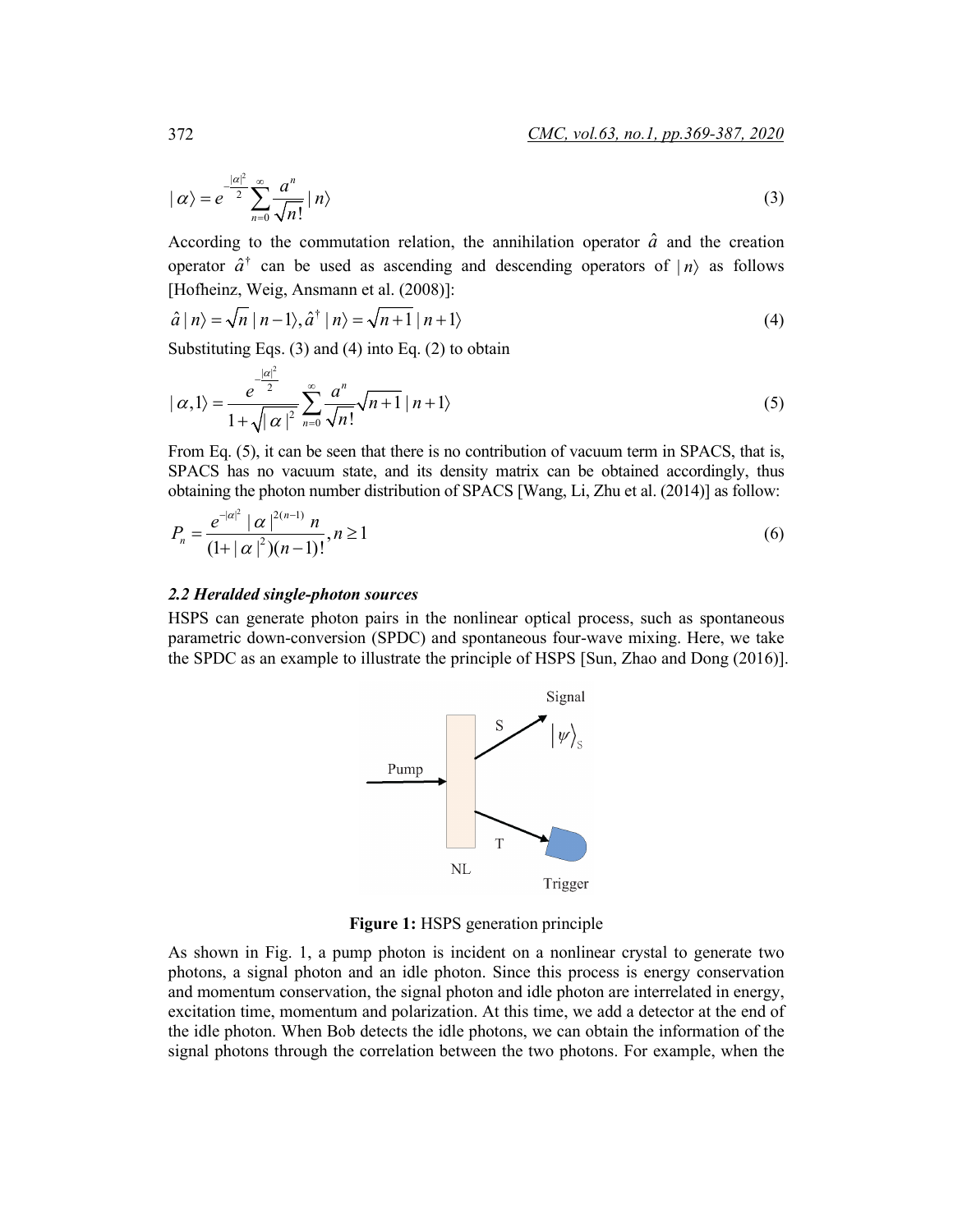detector responds, it means that the signal photon exits. Thus, after marking the signal photon with the idle photon, a small proportion of vacuum states and a high proportion of single photons are generated.

According to the HSPS preparation process mentioned above, a dual-mode optical field is obtained as follow:

$$
|\psi\rangle_{IS} = \sum_{n=0}^{\infty} \sqrt{P_n} |n\rangle_I |n\rangle_S
$$
 (7)

In HSPS, the signal mode (S mode) and the idle mode (I mode) have the same photon number distribution, and the relationship between the detector's time window  $\delta t_a$  and photon coherence time  $\delta t_c$  determines which distribution it is specifically subject to. When  $\delta t_a \ll \delta t_c$ , the photon number obeys the Thermal distribution, and when  $\delta t_a \gg \delta t_c$ , it obeys Poisson distribution. The photon number distributions are as follows respectively [Wang and Karlsson (2007)]:

$$
P_n(x) = \frac{x^n}{(1+x)^{n+1}}, (\delta t_a \ll \delta t_c)
$$
\n<sup>(8)</sup>

$$
P_n(x) = e^{-x} \frac{x^n}{n!}, (\delta t_a \gg \delta t_c)
$$
\n(9)

where *x* denotes the average photon number. Because the Poisson distribution has a higher single photon ratio than the specific heat distribution [Wang and Karlsson (2007)], we only study the case that obeys the Poisson distribution.

# **3 OAM-MDI-QKD protocol based on weak coherent photon**

In the theoretical researches, most of the QKD protocols are under the ideal SPS. However, in reality, it is difficult to prepare ideal single photons, so researchers find WCP to replace SPS. When using this kind of non-ideal single photon sources, the case of multi-photon occurs [Chen, Yao, Yang et al. (2008)]. In order to solve the multiphoton problem, researchers put forward the decoy states [Ma, Qi, Zhao et al. (2005)]. This section introduces the OAM-MDI-QKD protocol based on the decoy states and WCP, then presents the security analyze.

#### *3.1 Introduction of OAM-MDI-QKD protocol under WCP*

WCP is a light source with poor temporal coherence and spatial coherence. It consists of a standard semiconductor laser and a calibrated optical attenuator. The equipment is simple and easy to implement. The photons generated by WCP obey the photon Poisson distribution as follow [Zhou and Zhou (2011)]:

$$
P(n, u) = e^{-u} \frac{u^n}{n!}
$$
\n<sup>(10)</sup>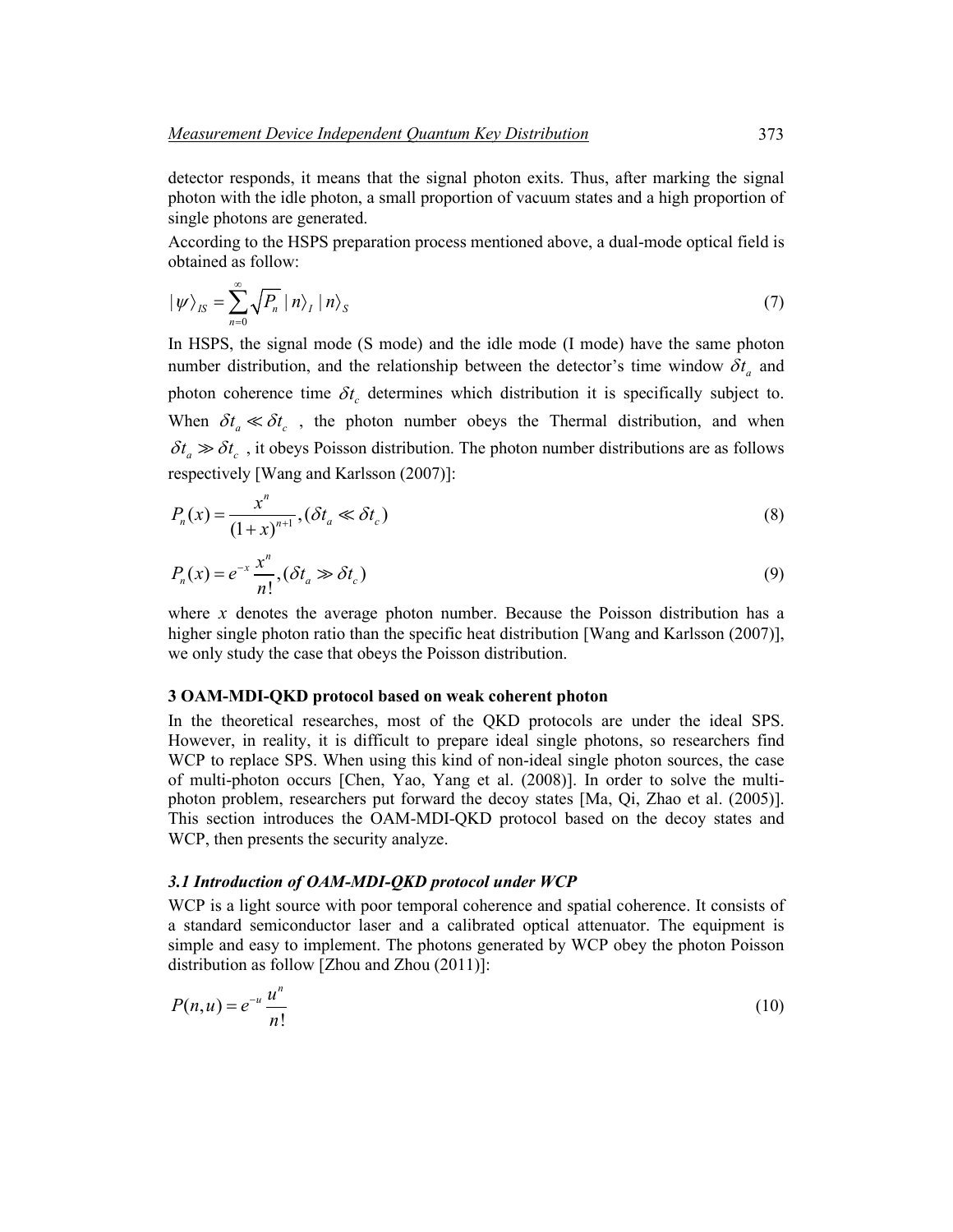where  $u$  represents the average photon number of the pulse, and  $n$  represents the photon number. When the WCP is adopted, two problems may be brought about, namely, the vacuum pulse leads to the reduction of counting rate and the multi-photon pulse leads to the PNS attack [Wang, Peng, Zhang et al. (2008); Zhao, Qi and Lo (2008); Peng, Jiang, Xu et al. (2008)]. The former can be compensated by using the modulation speed of the laser, while the latter can be solved by using the decoy technology.

Decoy state technology was firstly proposed by Lo et al. in 2005 [Ma, Qi, Lo et al. (2005)], and then it gradually developed into an important technology in QKD protocol under the research of Hoi-Kwang Lo's group. The idea of decoy state technology can be roughly described as: Alice prepares a series of signal states and decoy states with different photon numbers. The other characteristics of the two states are the same, such as wavelength, timing sequence and other information. For eavesdropper Eve, all she can obtain is the average photon number, which means that she can only rely on the distribution of the photon numbers. When Eve eavesdrops, she cannot be sure whether she obtains a signal state or a decoy state. When eavesdropping exists, the photon number distributions are affected, and the qubit error rate is only related to the photon number *n* , thus causing the qubit error rate to deviate from the expected threshold value, so the eavesdropping behavior is revealed. The core idea of decoy states can be summarized as follows [Zhao, Lo, Ma et al. (2007)]:

$$
Y_n(signal) = Y_n(decoy) = Y_n
$$
\n(11)

$$
e_n(sizenal) = e_n(decoy) = e_n \tag{12}
$$

Next, we learn from the literature [Yan, Zhao and Sun (2014)] that the protocol of WCP light source applied to MDI-QKD based on the OAM is shown in Fig. 2. In this protocol, Alice and Bob design two groups of mutually unbiased bases  $B_1$  and  $B_2$  based on the OAM states, namely [Bartkiewicz, Černoch, Lemr et al. (2015)]

$$
B_1 = \{ |l\rangle, |-l\rangle \} \tag{13}
$$

$$
B_2 = \{\frac{|l\rangle + |-l\rangle}{\sqrt{2}}, \frac{|l\rangle - |-l\rangle}{\sqrt{2}}\}
$$
\n
$$
(14)
$$

When detectors A and B respond at the same time, it indicates that Alice and Bob have chosen the same base, therefore, the results are correct and useful. These data can be kept as the raw key, and the final security key can be obtained after the process of data reconciliation and privacy amplification. However, when Alice and Bob choose different bases, the detection results are discarded.

In Fig. 2, the OAM states with different *l* values are prepared by a spatial light modulator (SLM), decoy states are prepared by a light intensity modulator (Decoy-IM), and are sent to Charlie, where photons enter a high-efficiency OAM state separation device through a beam splitter (BS) and finally reach a detector.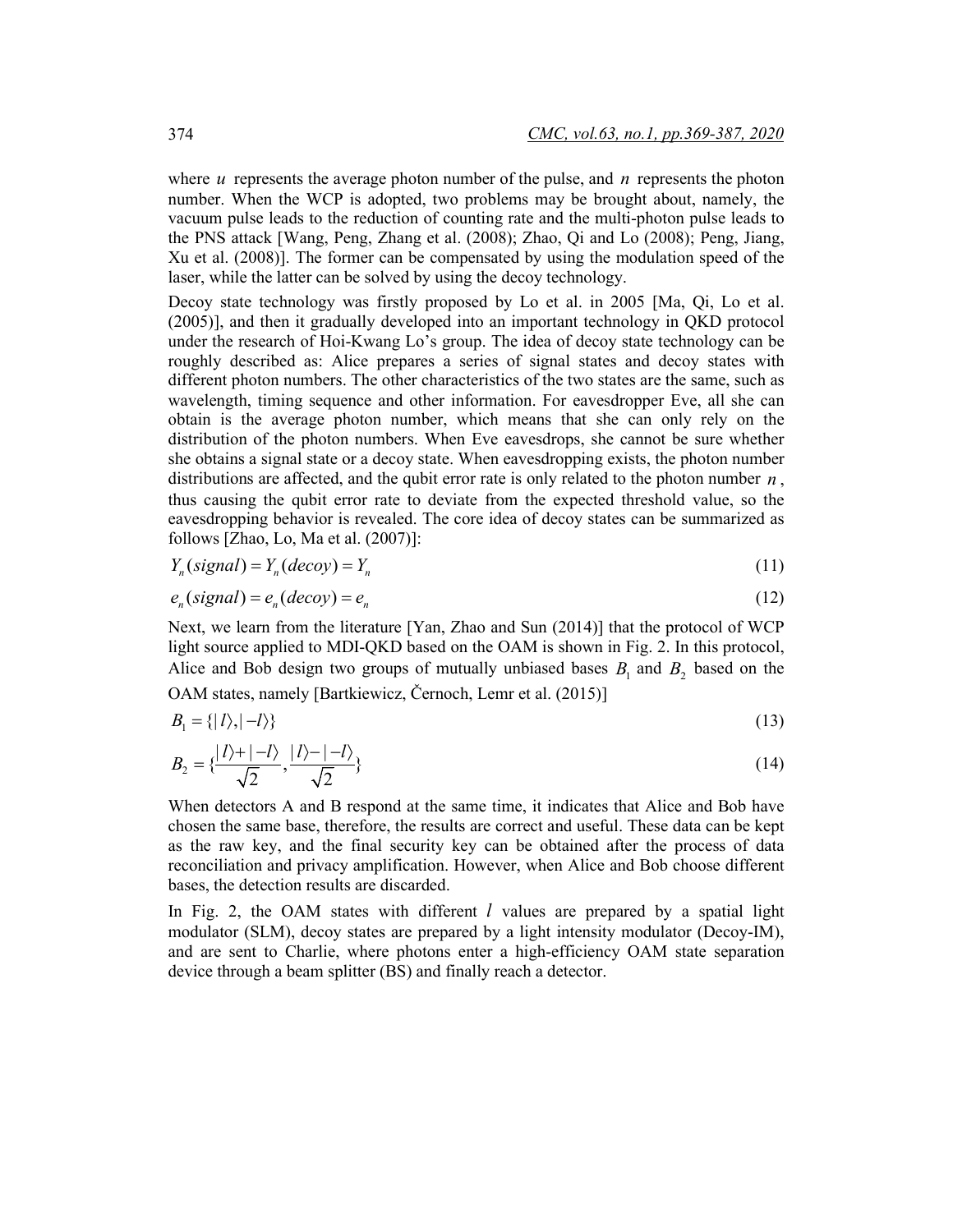

**Figure 2:** OAM-MDI-QKD based on decoy state under WCP

## *3.2 Security analysis*

We perform the security analysis of our protocol which is based on the decoy state technology and OAM [Wang, Zhao, Gong et al. (2015)], following the GLLP principle, and we can obtain the key rate formula:

$$
R = Q_{B_1}^{11}[1 - H(e_{B_2}^{11})] - Q_{B_1}f(E_{B_1})H(E_{B_1})
$$
\n(15)

$$
Q_{B_1}^{11} = u_A u_B e^{-(u_A + u_B)} Y_{B_1}^{11}
$$
 (16)

where  $H(e_{B_2}^{11})$  is the process of privacy amplification, the latter half of the Eq. (15) indicates the data reconciliation and error correction process, *f* function is the efficiency of data reconciliation, and  $H(x)$  is the Shannon entropy function. The  $Q_{B_1}^{11}$  is the gain for Alice and Bob to select  $B_1$  base and both send single photon states,  $e_{B_2}^{11}$  is the quantum bit error rate when  $B_2$  base is selected. The specific safety analysis under WCP has been implemented in Yan et al. [Yan, Zhao and Sun (2014)].

# **4 Our protocols**

This section mainly introduces the MDI-QKD protocol based on OAM under SPACS and HSPS light sources. The protocol is combined with the decoy state technology, we can obtain the secure key rate of the OAM-MDI-QKD protocol. The key rate of MDI-QKD protocol with polarization coding and OAM-MDI-QKD protocol under the SPACS and HSPS light sources are simulated respectively, then we compare and analyze the characteristics and advantages of the OAM-MDI-QKD protocols based on SPACS and HSPS.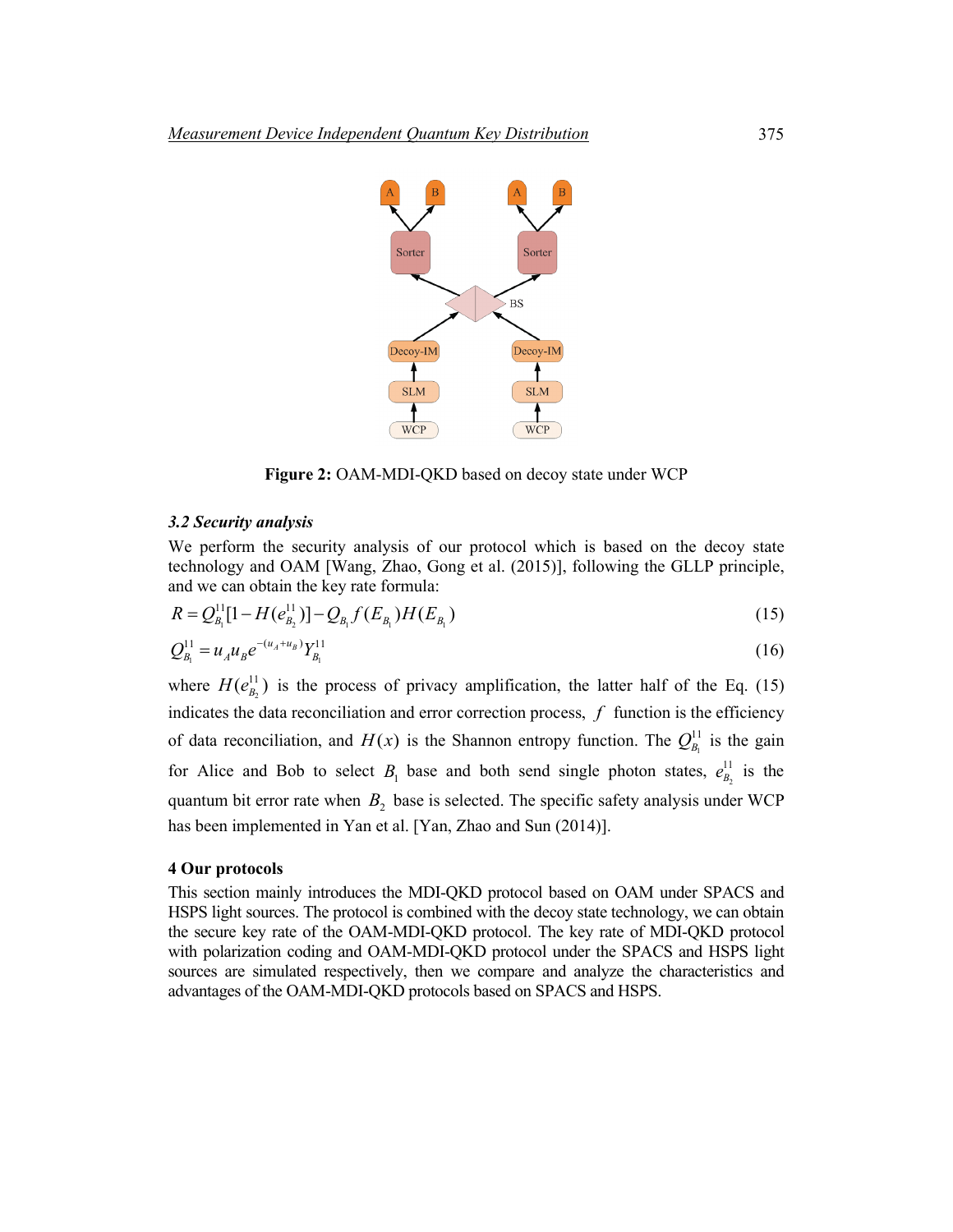#### *4.1 OAM-MDI-QKD protocol based on the SPACS with decoy states*

It is known from Section 3.1 that when the initial coherent state intensity is small, SPACS theoretically has a high single photon ratio and has no vacuum state [Zhu, Wang, Liu et al. (2018)]. From Section 3, it can be seen that the key rate and the security are improved when we use the decoy technology in our OAM-MDI-QKD protocol which is based on the WCP source. Of course, when we use the SPACS light source, using decoy technology can also bring good effect. Therefore, we introduce the OAM into the MDI-QKD protocol based on SPACS light source to obtain the OAM-MDI-QKD protocol in two-intensity decoy states based on SPACS light source. The device diagram of the protocol is shown in Fig. 3.



**Figure 3:** OAM-MDI-QKD based on SPACS

In Fig. 3,  $Q_A$  and  $Q_B$  denote the SPACS photons which are randomly prepared by Alice and Bob respectively. SLM represents a spatial light modulator, which are used to prepare OAM photons with different *l* values. Decoy-IM is an intensity modulator. BS stands for a beam splitter. Sorter is an efficient device for separating OAM states. It can separate two photons with different OAM values at the same time. In the measuring device, photons reach BS at the same time and pass through the Sorter to obtain the photons with different *l* values. We stipulate that detector A is placed at the exit position of −*lh* photon and detector B is placed at the exit position of *lh* photon, so that when photons with different *l* values exit, different detectors respond. The flow chart of our OAM-MDI-QKD protocol based on the SPACS in Fig. 4.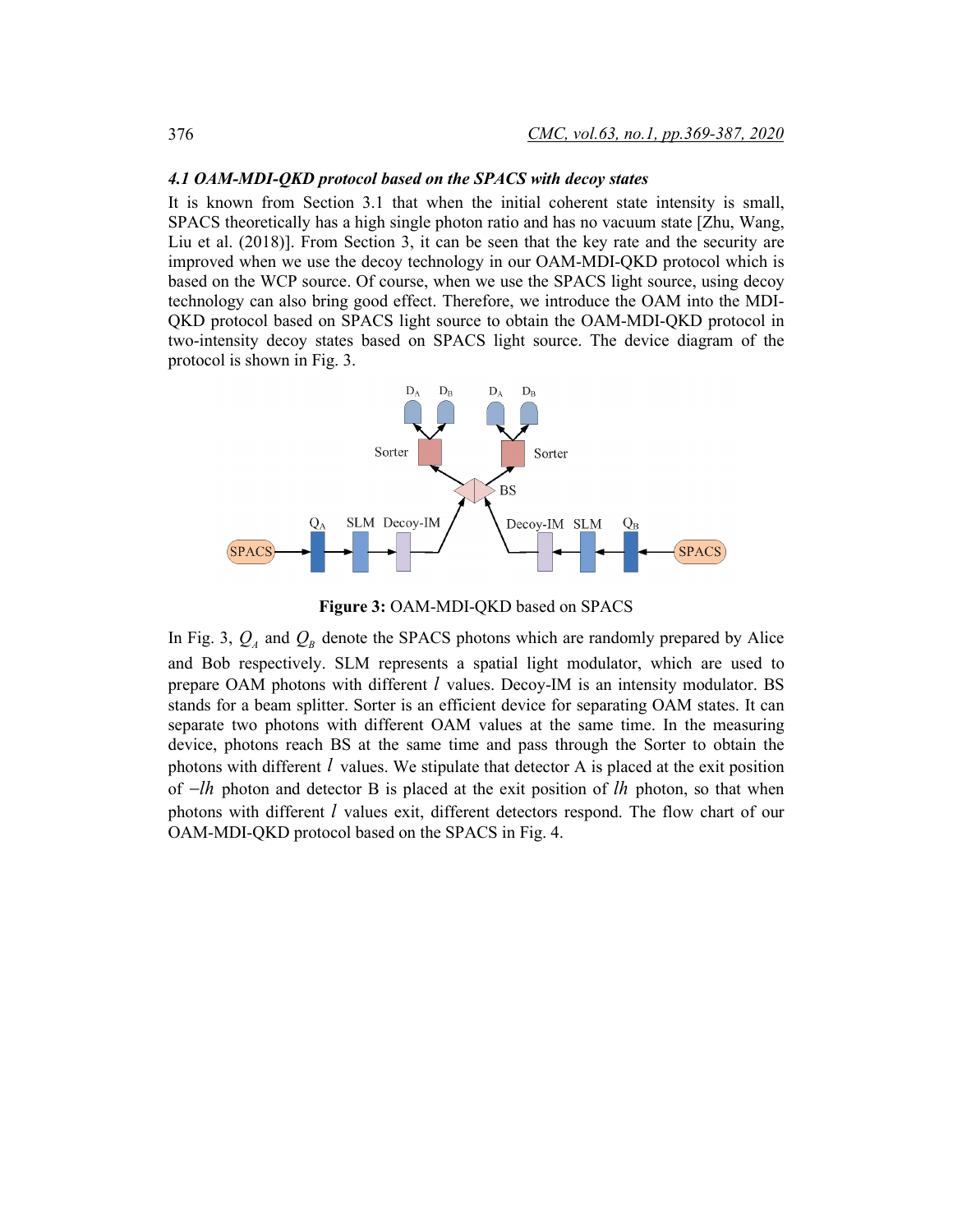

**Figure 4:** The flow chart of our OAM-MDI-QKD protocol based on the SPACS

*4.2 Security analysis of two-intensity decoy OAM-MDI-QKD protocol based on SPACS* In this protocol, Alice and Bob send the photons to Charlie and project them onto a Bell state. When  $D_A$  and  $D_B$  respond simultaneously, which is regarded as a successful response. Then Charlie announces the successful events so that Alice and Bob can further generate the security key. In this protocol, Alice (Bob) randomly prepares two photon states with different intensities, namely, signal state  $u_A(u_B)$  and decoy state  $v_A(v_B)$ . Let  $u_A = u_B = u$ ,  $v_A = v_B = v$ , satisfying  $u > v > 1$ , we define Alice's and Bob's usage intensity as *x* and *y* respectively. When Alice and Bob send the photons with different intensities of  $x$  and  $y$  respectively, the total gain and QBER can be expressed as follows [Yin, Fung, Ma et al. (2013)]:

$$
G_B^{xy} = \sum_{n,m=1}^{\infty} P_n(x) P_m(y) Y_B^{n,m}
$$
\n(17)

$$
E_B^{xy} G_B^{xy} = \sum_{n,m=1}^{\infty} P_n(x) P_m(y) e_B^{x,y} Y_B^{n,m}
$$
\n(18)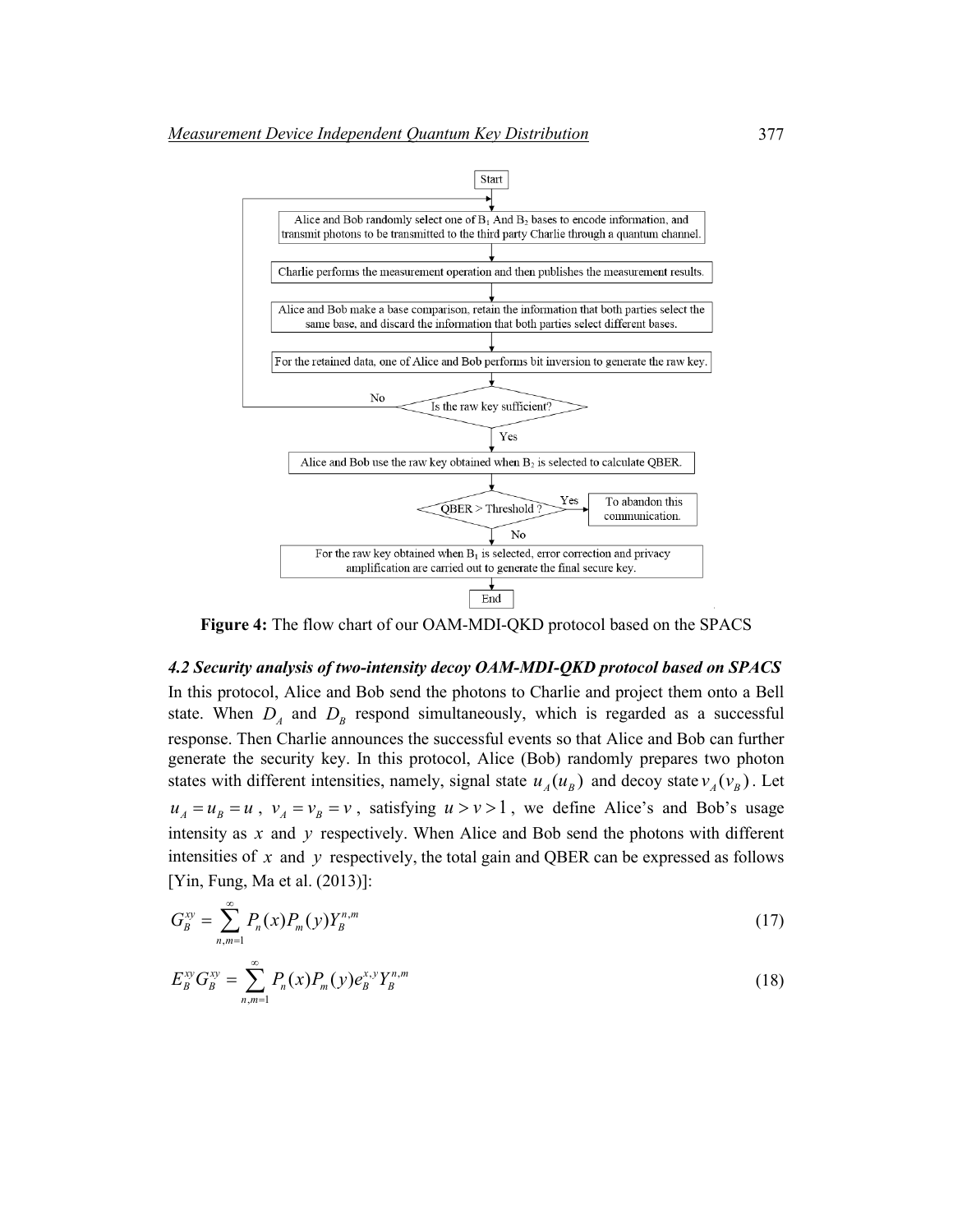where *B* represents  $B_1$  or  $B_2$ , *n* and *m* represent the photon numbers sent by Alice and Bob respectively,  $P_n(\cdot)$  represents the photon number distribution when different intensities are selected,  $e_B^{x,y}$  and  $Y_B^{x,y}$  represent the QBER and detector response rate when Alice and Bob send *n* and *m* photons to Charlie simultaneously under *B* respectively. To make the calculation easier, we omit the base *B* for calculation and use  $G^{u,u}$  and  $G^{v,v}$  to estimate the lower bound of  $Y^{11}$ .

According to Eq. (17),  $G^{u,u}$  is expanded as follow:

$$
G^{u,u} = P_1^2(u)Y^{11} + P_1(u)\sum_{m=2}^{\infty} P_m(u)Y^{1m}
$$
  
+
$$
P_1(u)\sum_{n=2}^{\infty} P_n(u)Y^{n1} + \sum_{n,m=2}^{\infty} P_n(u)P_m(u)Y^{nm}.
$$
 (19)

Similarly, by expanding  $G^{\nu,\nu}$ , we can obtain:

$$
G^{\nu,\nu} = P_1^2(\nu)Y^{11} + P_1(\nu)\sum_{m=2}^{\infty} P_m(\nu)Y^{1m}
$$
  
+
$$
P_1(\nu)\sum_{n=2}^{\infty} P_n(\nu)Y^{n1} + \sum_{n,m=2}^{\infty} P_n(\nu)P_m(\nu)Y^{nm}.
$$
 (20)

According to the important conditions of decoy states:

$$
\frac{P_n(u)}{P_n(v)} \ge \frac{P_2(u)}{P_2(v)} \ge \frac{P_1(u)}{P_1(v)}
$$
\n(21)

In this paper, let  $h = \frac{I_1(a)I_2}{D(a)D}$  $1^{v/12}$  $h = \frac{P_1(u)P_2(u)}{P_1(v)P_2(v)}$ , from Eq. (20)× $h$  – Eq. (19), the following results are obtained:

$$
Y^{11} = \frac{hG^{v,v} - G^{u,u} + \tau}{hP_1^2(v) - P_1^2(u)}
$$
\n(22)

where

$$
\tau = \sum_{m=2}^{\infty} [P_1(u)P_m(u) - hP_1(v)P_m(v)]Y^{1m}
$$
  
+
$$
\sum_{n=2}^{\infty} [P_1(u)P_n(u) - hP_1(v)P_n(v)]Y^{1n}
$$
  
+
$$
\sum_{n,m=2}^{\infty} [P_n(u)P_m(u) - hP_n(v)P_m(v)]Y^{nm}
$$
\n(23)

According to Eq. (22), we can obtain:  $hP_1^2(v) - P_1^2(u) \ge 0$  (24)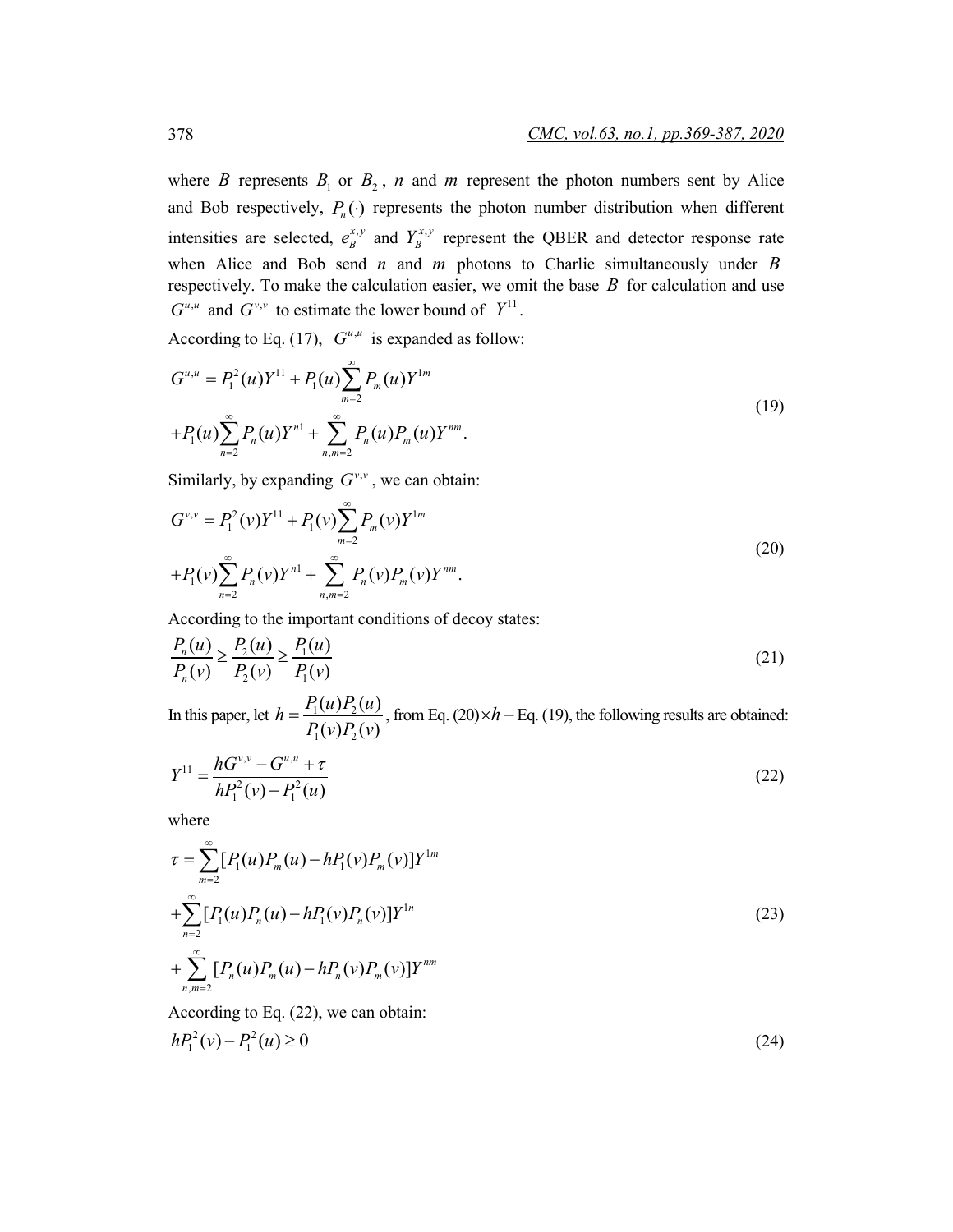At the same time,  $\tau \geq 0$  can also be obtained.

Since  $B_1$  is used to generate the key and  $B_2$  is used to detect and estimate the error rate, we first calculate the detector response rate under  $B_1$  as follow:

$$
Y_{B_1}^{11} \ge \frac{hG_{B_1}^{v,v} - G_{B_1}^{u,u}}{hP_1^2(v) - P_1^2(u)}
$$
  
= 
$$
\frac{P_1(u)P_2(u)G_{B_1}^{v,v} - P_1(v)P_2(v)G_{B_1}^{u,u}}{P_1(u)P_1(v)[P_1(v)P_2(u) - P_1(u)P_2(v)]}
$$
 (25)

By the same token, we calculate the bit error rate under  $B_2$ , which can be seen from the expansion of Eq. (18) under  $B_2$ ,

$$
E_{B_2}^{\nu,\nu} G_{B_2}^{\nu,\nu} = \sum_{n,m=1}^{\infty} P_n(\nu) P_m(\nu) e_{B_2}^{n,m} Y_{B_2}^{nm}
$$
  
=  $P_1^2(\nu) Y_{B_2}^{11} e_{B_2}^{11} + d$  (26)  

$$
\ge P_1^2(\nu) Y_{B_2}^{11} e_{B_2}^{11}.
$$

Therefore, the upper bound of the available key bit error rate is

$$
e_{B_2}^{11} \le \frac{E_{B_2}^{\nu,\nu} G_{B_2}^{\nu,\nu}}{P_1^2(\nu) Y_{B_2}^{11} e_{B_2}^{11}}\tag{27}
$$

From the analogy of the key rate formula mentioned in Section 3, it can be seen that:

$$
R \ge -G_{B_1}^{u,u} fH(E_{B_1}^{u,u}) + P_1^2(u)Y_{B_2}^{11}[1 - H(e_{B_2})]
$$
\n(28)

where  $f$  is the key agreement coefficient and  $H(x)$  is the binary information entropy.

According to the above analysis of OAM-MDI-QKD based on SPACS light source and comparison with MDI-QKD based on polarization in Jiang et al. [Jiang, Yu and Wang (2016)], we conduct a numerical simulation, and the results are shown in Fig. 5.



**Figure 5:** Comparison of the MDI-QKD protocol with or without OAM based on SPACS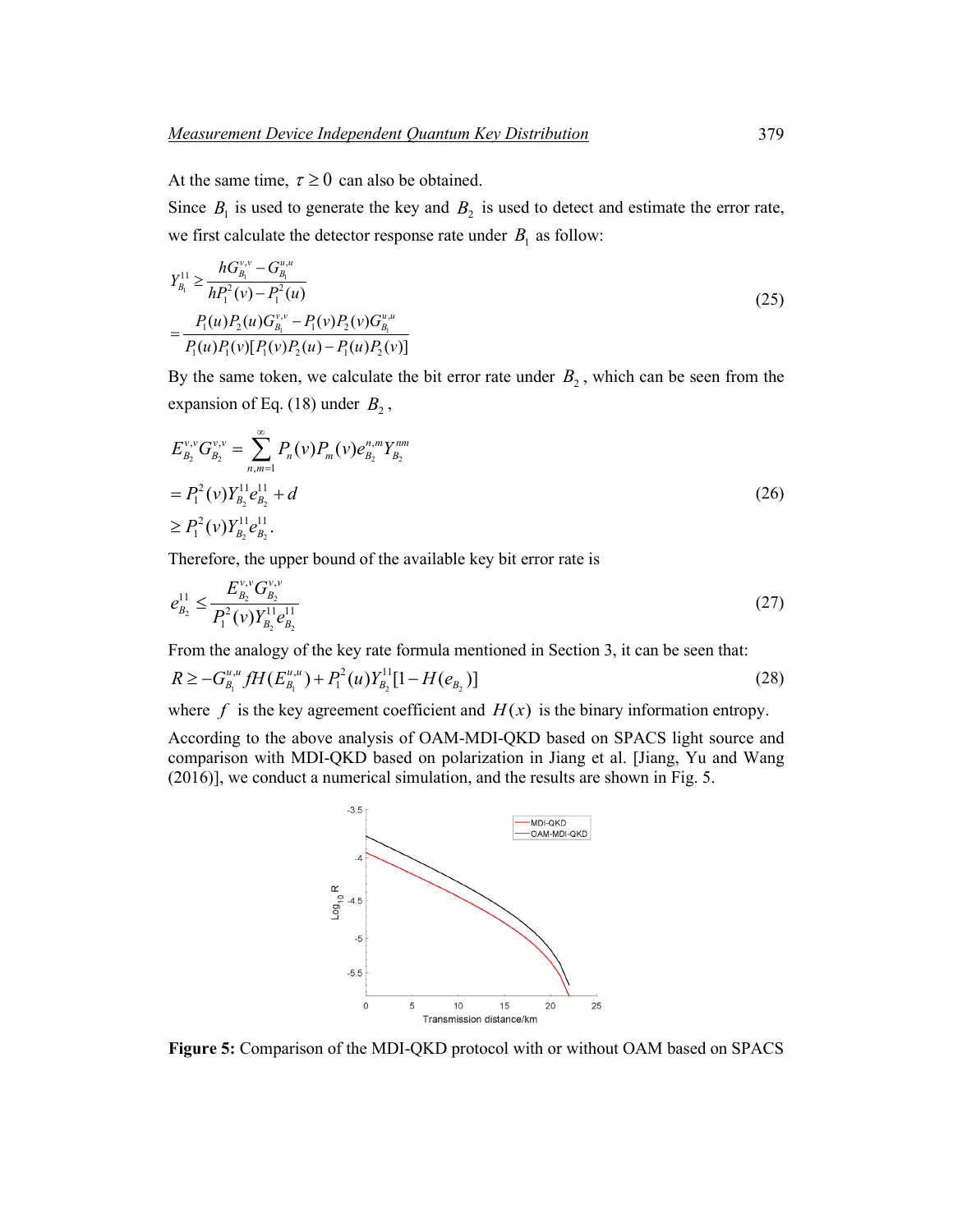In Fig. 5, it shows that the MDI-QKD protocol comparison with or without OAM based on SPACS. It can be seen that the key rate of OAM-MDI-QKD protocol is higher than of MDI-QKD, which indicates that the introduction of OAM increases the key rate and the transmission distance compared with traditional MDI-QKD.

#### *4.3 HSPS-based OAM-MDI-QKD protocol and security analysis*

When using coherent states, if the transmission distance exceeds 100 km, the influence of dark counting becomes very significant, so we need to use HSPS to reduce the influence of dark counting [Zhang, Zhang, Guo et al. (2018)]. Therefore, this section analyzes the security of MDI-QKD protocol based on OAM and HSPS. From the understanding of HSPS, we know that the photon numbers are highly correlated, and the targeting of HSPS can be realized through this characteristic. Similarly we use decoy states technology to improve the gain and bit error rate of the single photon signal states of the protocol. The device diagram of our OAM-MDI-QKD with HSPS and decoy state technology is shown in Fig. 6.



**Figure 6:** OAM-MDI-QKD protocol under HSPS light source

In Fig. 6, Alice uses pump laser to generate signal photon  $Q_{AS}$  and idle photon  $Q_{AT}$ through non-linear crystal. The  $D_1$  is used to detect  $Q_{AT}$ . At the same time, the signal photon  $Q_{AS}$  exits the beam splitter (BS) through the spatial light modulator (SLM) and the intensity modulator (IM), and then passes through the OAM efficient separation device (Sorter) to reach the detectors  $D_A$  and  $D_B$ . Bob operates the same way with Alice. The specific protocol flow is similar to Fig. 4 and will not be repeated here.

Next, we estimate the single photon key rate  $Y^{11}$  and key bit error rate  $e^{11}$  of OAM-MDI-QKD protocol when the labeled single photon source obeys Poisson distribution.

$$
k_0 = d \tag{29}
$$

$$
k_n = 1 - (1 - d)(1 - \gamma) \tag{30}
$$

where *d* indicates the detection efficiency,  $\gamma$  indicates the dark count, and  $k_n$  indicates the response efficiency of Alice and Bob detectors when sending *n* photons.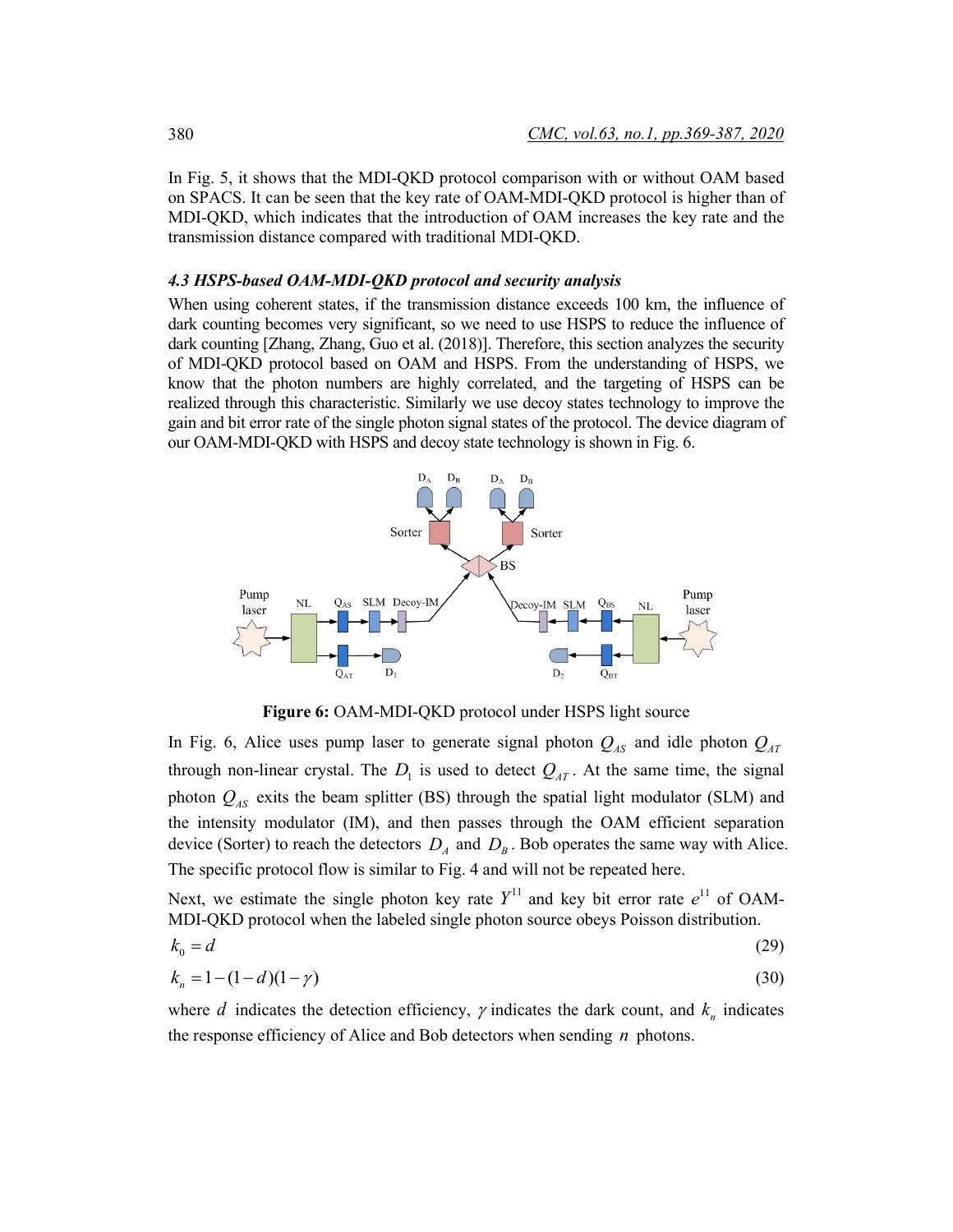Then we use  $Y_{m,n}^B$ ,  $G_{m,n}^B$ ,  $E_{m,n}^B$  to express the key rate, key gain and QBER respectively. Then, *m* and *n* represent the number of photons sent by Alice and Bob respectively. Similarly,  $B_1$  is used to generate the key and  $B_2$  is used to detect the bit error rate. In this protocol, Alice (Bob) randomly prepares two photon states with different intensities, namely, signal state  $u_A(u_B)$  and decoy state  $v_A(v_B)$ . Assume that  $u_A = u_B = u$ ,  $v_A = v_B = v$ , the density matrix can be expressed as follow:

$$
\rho_{xy} = \left(\sum_{n=0}^{\infty} k_n P_n(x) \mid n \rangle \langle n \mid \right) \otimes \left(\sum_{n=0}^{\infty} k_n P_n(y) \mid n \rangle \langle n \mid \right)
$$
\n
$$
= \left(\sum_{n=0}^{\infty} k_n e^{-x} \frac{x^n}{n!} \mid n \rangle \langle n \mid \right) \otimes \left(\sum_{n=0}^{\infty} k_n e^{-y} \frac{y^n}{n!} \mid n \rangle \langle n \mid \right).
$$
\n(31)

According to the Eqs. (32) and (33) of key gain and key bit error rate:

$$
G_{x,y}^B = \sum_{n,m=1}^{\infty} P_n(x) P_m(y) Y_{nm}^B
$$
 (32)

$$
E_{x,y}^B G_{x,y}^B = \sum_{n,m=1}^{\infty} P_n(x) P_m(y) e_{x,y}^B Y_{nm}^B
$$
\n(33)

We can obtain

$$
G_{x,y} = G'_{0,0} + \gamma_A \gamma_B x e^{-x} y e^{-y} Y_{11}
$$
  
+ $\gamma_A x e^{-x} \sum_{n=2}^{\infty} [1 - (1 - \gamma_B)^n] e^{-y} \frac{y}{n!} Y_{1n}$   
+ $\gamma_B y e^{-y} \sum_{m=2}^{\infty} [1 - (1 - \gamma_A)^n] e^{-x} \frac{x}{m!} Y_{m1}$   
+ $\sum_{n,m=2}^{\infty} e^{-x} \frac{x}{m!} Y_{m1} e^{-y} \frac{y}{n!} Y_{1n} [1 - (1 - \gamma_A)^n] [1 - (1 - \gamma_B)^n] Y_{m,n}$   
where  $G'_{0,0} = G_{x,0} + G_{0,y} - G_{0,0}$ .

Using  $G_{u,u}$  and  $G_{v,v}$  to estimate  $Y_{11}$ :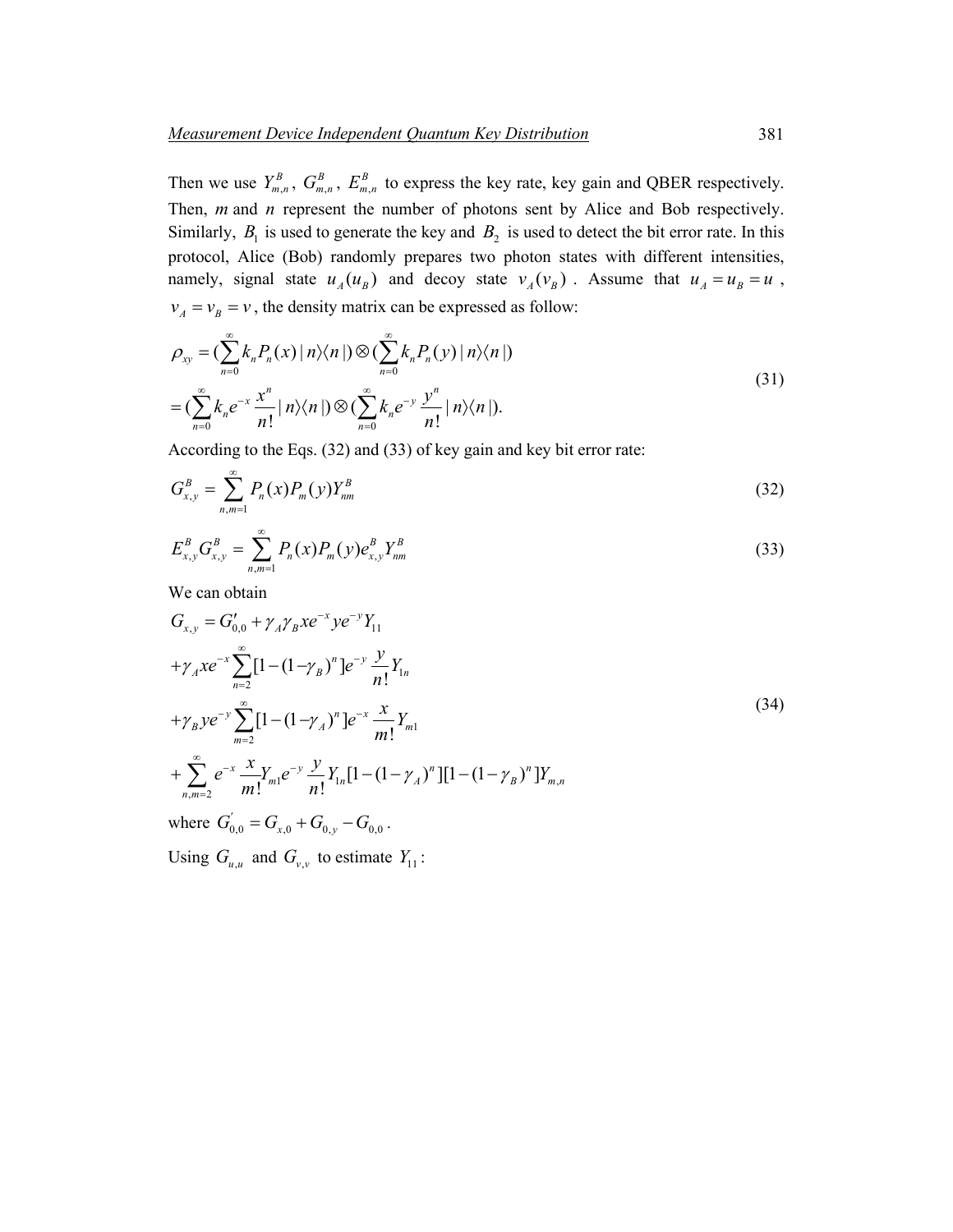$$
G_{u,u} = G'_{0,0} + \gamma_A \gamma_B u e^{-u} u e^{-u} Y_{11}
$$
  
+ $\gamma_A u e^{-u} \sum_{n=2}^{\infty} [1 - (1 - \gamma_B)^n] e^{-u} \frac{u}{n!} Y_{1n}$   
+ $\gamma_B u e^{-u} \sum_{m=2}^{\infty} [1 - (1 - \gamma_A)^n] e^{-u} \frac{u}{m!} Y_{m1}$   
+ $\sum_{n,m=2}^{\infty} e^{-u} \frac{u}{m!} Y_{m1} e^{-u} \frac{u}{n!} Y_{1n} [1 - (1 - \gamma_A)^n] [1 - (1 - \gamma_B)^n] Y_{m,n}$ 

Similarly,

$$
G_{v,v} = G'_{0,0} + \gamma_A \gamma_B v e^{-v} v e^{-v} Y_{11}
$$
  
+ $\gamma_A v e^{-v} \sum_{n=2}^{\infty} [1 - (1 - \gamma_B)^n] e^{-v} \frac{v}{n!} Y_{1n}$   
+ $\gamma_B v e^{-v} \sum_{m=2}^{\infty} [1 - (1 - \gamma_A)^n] e^{-v} \frac{v}{m!} Y_{m1}$   
+ $\sum_{n,m=2}^{\infty} e^{-v} \frac{v}{m!} Y_{m1} e^{-v} \frac{v}{n!} Y_{1n} [1 - (1 - \gamma_A)^n] [1 - (1 - \gamma_B)^n] Y_{m,n}$   
Let  $k = \frac{(1 - \gamma_A)(1 - \gamma_B)^2}{\gamma_A [1 - (1 - \gamma_B)^2]} (\frac{u}{v})^3 e^{2v - 2u}$  and obtain  $Y_{11}$  through Eq. (35)  $\times h$  - (36):  

$$
Y_{11} = \frac{h(G_{v,v} - G_{0,0}) - (G_{u,u} - G_{0,0}') + \tau}{h \gamma_A \gamma_B v^2 e^{-2v} - (1 - \gamma_A)(1 - \gamma_B)^2 u^2 e^{-2u}}
$$
(37)

It is easy to prove the following inequality:

τ

$$
\frac{t}{h\gamma_A\gamma_B v^2 e^{-2v} - (1 - \gamma_A)(1 - \gamma_B)^2 u^2 e^{-2u}} \ge 0
$$
\n(38)

By the same token, we can obtain:

$$
e_{11}^{B_2} \le \frac{E_{\nu,\nu}^{B_2} G_{\nu,\nu}^{B_2} - E_{\nu,0}^{B_2} G_{\nu,0}^{B_2} - E_{0,\nu}^{B_2} G_{0,\nu}^{B_2} + E_{0,0}^{B_2} G_{0,0}^{B_2}}{G_{11}^{B_2}}
$$
\n
$$
(39)
$$

Finally, according to the key rate formula of OAM-MDI-QKD, the key rate of HSPS light source under Poisson distribution is obtained as follows:

$$
R \geq \gamma_A \gamma_B u^2 e^{-2u} Y_{11}^{B_1} [1 - H(e_{11}^{B_2})] - G_{u,u}^{B_1} f(E_{u,u}^{B_1}) H(E_{u,u}^{B_1})
$$
\n
$$
\tag{40}
$$

Based on the above analysis, similarly, we compare the MDI-QKD with and without OAM under HSPS light source and obtain results shown in Fig. 7 through numerical simulations. As seen from Fig. 7, the black curve is higher than the red curve, which indicates that the introduction of OAM not only improves the key rate of MDI-QKD protocol, but also increases the transmission distance under HSPS light source.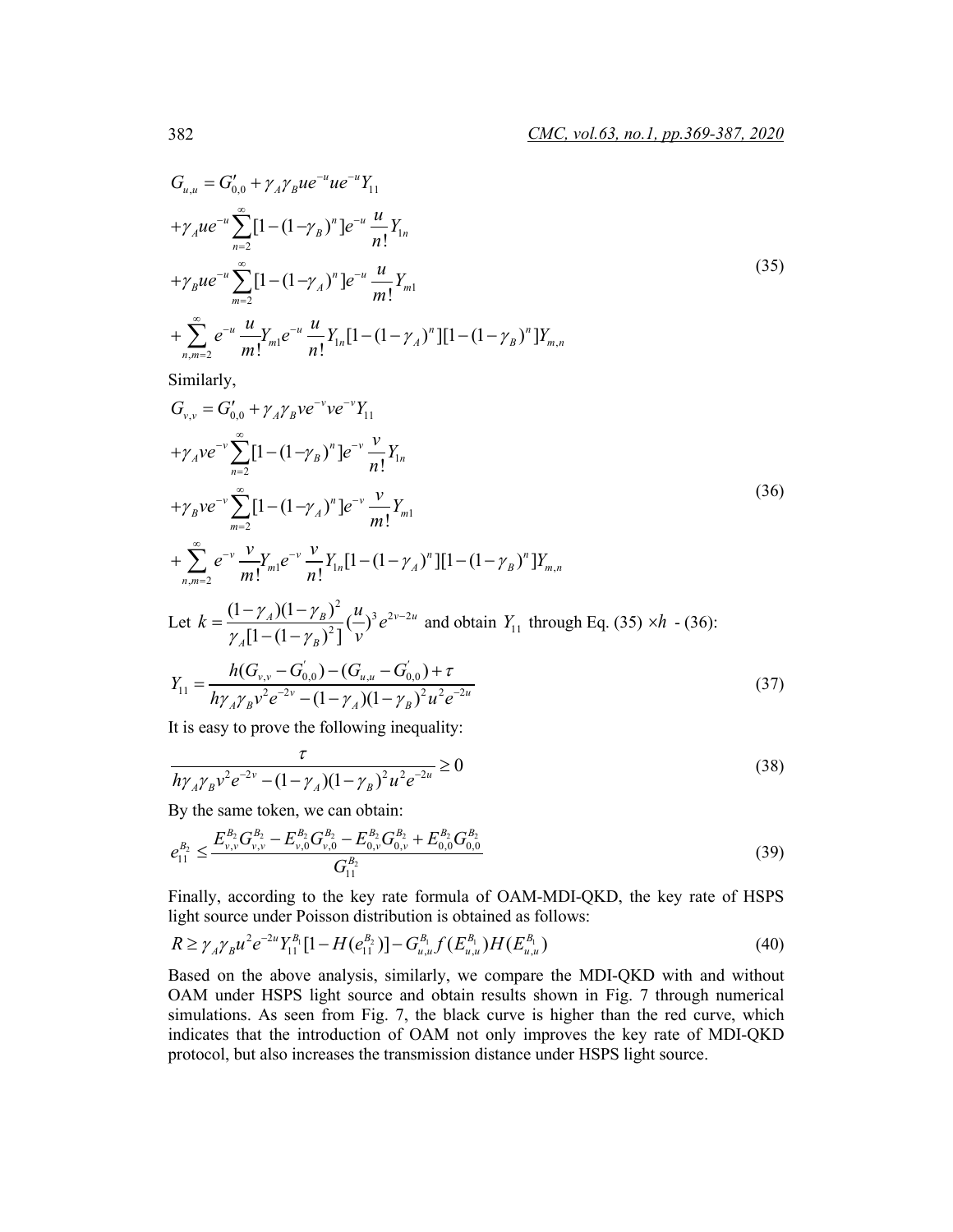

**Figure 7:** The comparison of MDI-QKD protocols with or without OAM under HSPS

# *4.4 Protocol comparisons*

In the fourth section, we can know that the probability of producing single-photon and multi-photon of SPACS can be calculated when  $u = 1.10$ . As shown in Tab. 1, as a comparison, we give the probability of the vacuum state, the single-photon and the multiphoton using WCP and HSPS light source when the average photon number is 0.5 [Sun, Zhao and Dong (2016)]. Tab. 1 shows the probability of producing single-photon and multi-photon in SPACS, WCP and HSPS light sources. The average photon number of SPACS is 1.10, the average photon number of WCP and HSPS is 0.5, the dark count of HSPS labeled detector is  $10^{-6}$ , and the detection efficiency is 0.75.

| <b>Sources</b> | <b>SPACS</b> | WCP     | <b>HSPS</b>           |
|----------------|--------------|---------|-----------------------|
| vacuum         | 0            | 0.60653 | $1.94 \times 10^{-6}$ |
| Single-photon  | 0.90593      | 0.30326 | 0.72735               |
| Multi-photon   | 0.09407      | 0.09024 | 0.27265               |
| $g^2(0)$       | 0.16808      |         | 0.43634               |

**Table 1:** Probability of single-photon and multi-photon in SPACS, WCP and HSPS

The MDI-QKD protocol under SPACS and HSPS light source is introduced in detail in document [Zhang, Zhang, Guo et al. (2018)] and document [Jiang, Yu and Wang (2016)] and its safety is analyzed. In this paper, we use the OAM and analyze the OAM-MDI-QKD protocol under these two different parametric light sources, and then compare them with MDI-QKD based on polarization. Finally, we compare OAM-MDI-QKD under the parametric light sources with the OAM-MDI-QKD based on WCP in the reference [Yan, Zhao and Sun (2014)]. Because the parametric light sources have a lower dark count rate and the probability of producing the vacuum state, the single-photon ratio in the protocol is increased. We compare the simulation result of the three light sources under the same parameter conditions as shown in Figs. 8 (a) and 8(b), and the parameters are shown in Tab. 2. In Fig. 8(a), it shows the single photon counting rate of three different light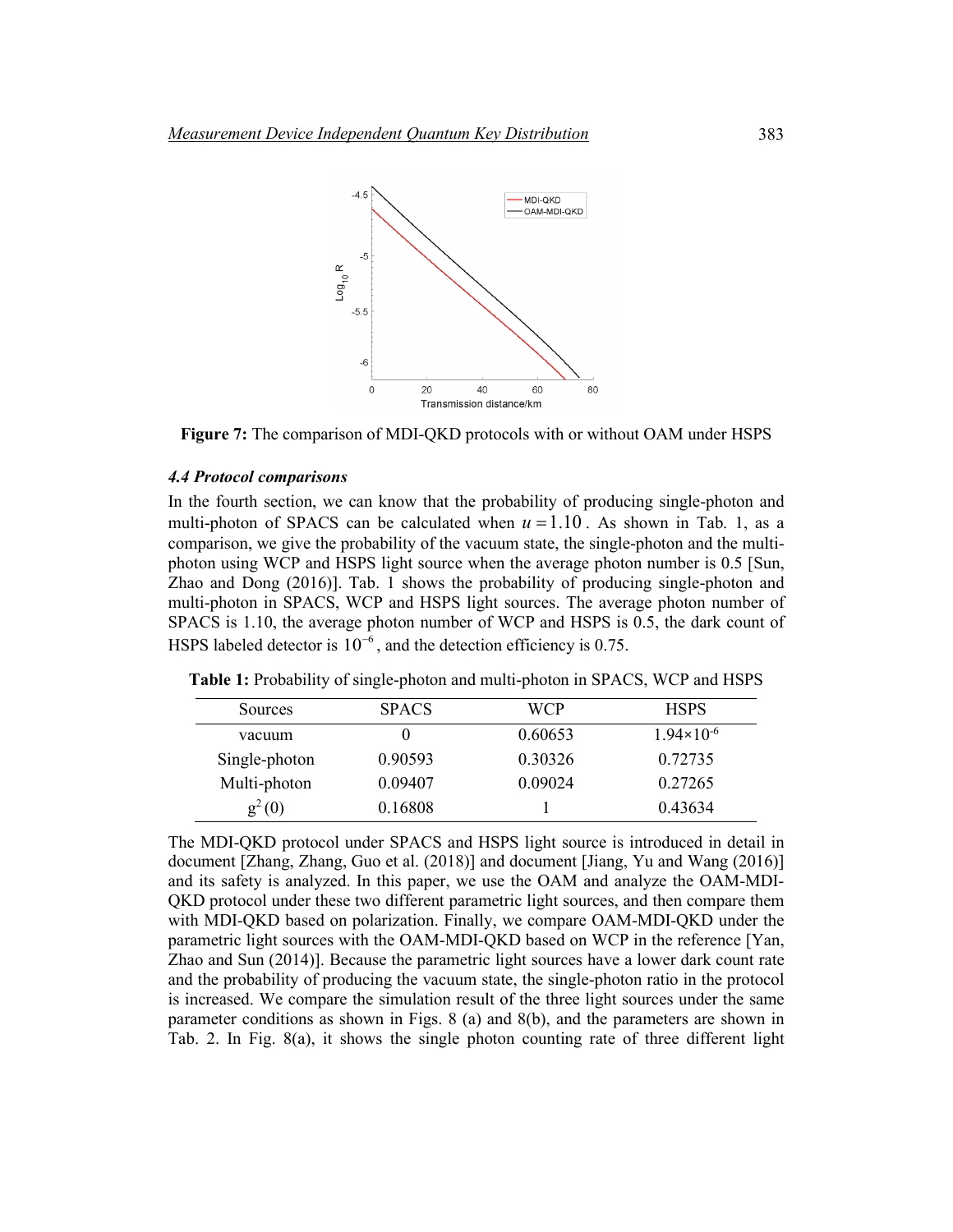sources under the same parameters. The higher the single photon counting rate, the higher the key rate is, thus achieving the goal of saving resources such as human and material resources. As can be seen from Fig. 8(a), the single photon counting rate of parametric light sources HSPS and SPACS are higher than that of WCP. Among them, HSPS is the best one. The Fig. 8(b) shows the key rate and transmission distance of three different light sources under the same parameters. We can see that the transmission distance of OAM-MDI-QKD protocol based on parametric light source is at least double that of WCP, and HSPS has the longest transmission distance.

**Table 2:** Simulation parameters

| Parameters | $\boldsymbol{u}$ | $a_B$              |      | $^{1}$ l Bob |
|------------|------------------|--------------------|------|--------------|
| values     |                  | $2 \times 10^{-6}$ | 0.01 | 0.145        |

# **5 Conclusion**

In this paper, we have introduced OAM-MDI-QKD protocol based on two kinds of parametric light sources, and carried out safety analysis and numerical simulation, then compared them with the OAM-MDI-QKD protocol based on WCP respectively. The simulation results show that the OAM-MDI-QKD protocol based on the parametric light sources has a higher photon utilization rate and longer transmission distance than the protocol based on the WCP light source. Among them, SPACS light source has obvious advantages over the other two kinds of light sources in terms of key rate and transmission distance. Accumulating keys requires relatively shorter time and can be realized under the existing technical conditions. Therefore, we think SPACS is very promising for the OAM-MDI-QKD protocol in the future with the miniaturization and maturity of the light source.



**Figure 8:** (a) Single-photon counting rate of the protocol under different light sources. (b) Comparison simulation results of three different light sources

**Acknowledgement:** Hong Lai has been supported by the National Natural Science Foundation of China (No. 61702427) and the Chongqing innovation project (No. cx2018076), the Fundamental Research Funds for the Central Universities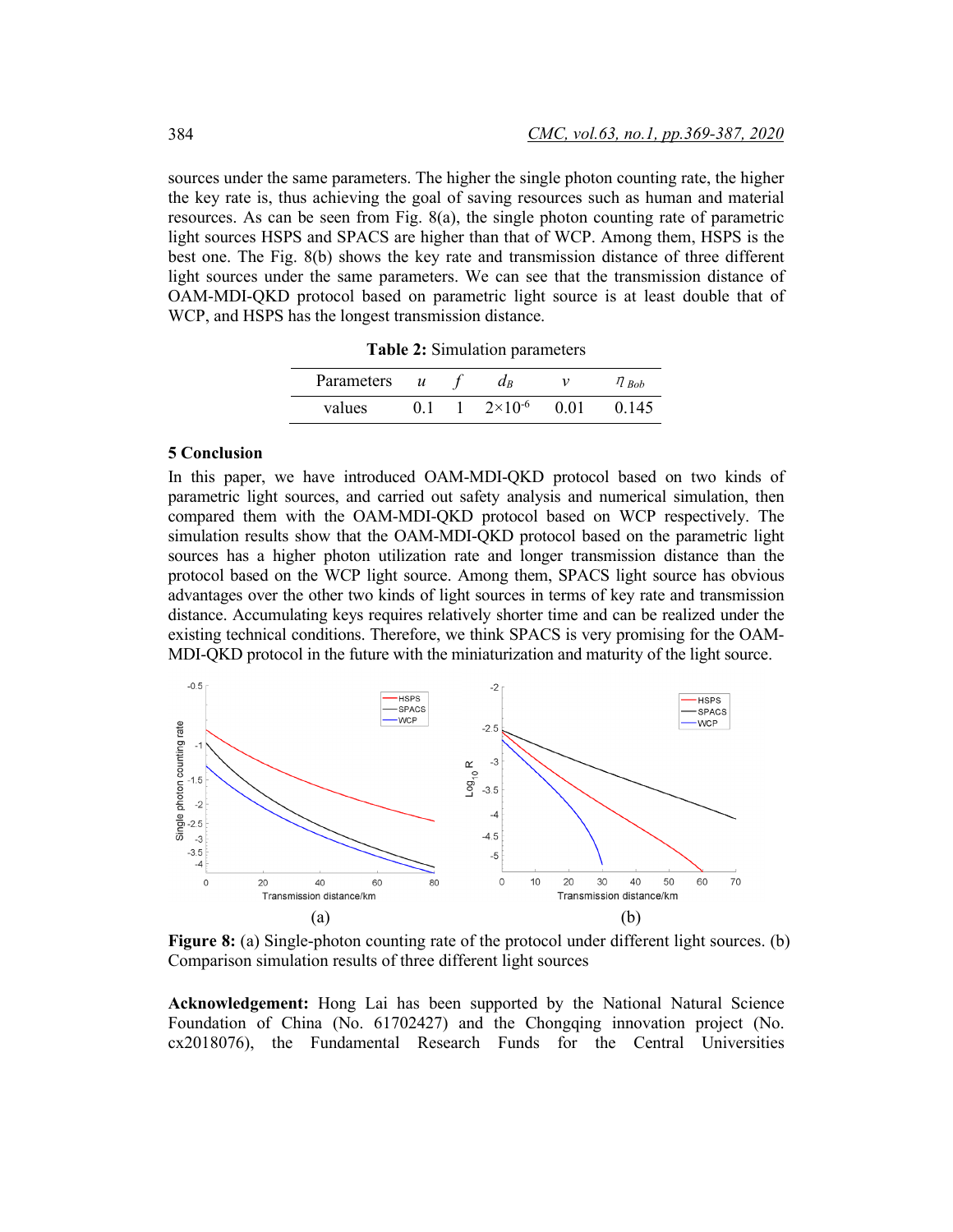(XDJK2018C048), and the financial support in part by the 1000-Plan of Chongqing by Southwest University (No. SWU116007).

**Conflicts of Interest:** The authors declare that they have no conflicts of interest to report regarding the present study.

#### **References**

**Agarwal, G. S.; Tara, K.** (1991): Nonclassical properties of states generated by the excitations on a coherent state. *Physical Review A*, vol. 43, no. 1, pp. 492-497.

**Allen, L.; Beijersbergen, M. W.; Spreeuw, R. J. C.; Woerdman, J. P.** (1992): Orbital angular momentum of light and the transformation of Laguerre-Gaussian laser modes. *Physical Review A*, vol. 45, no. 11, pp. 8185-8189.

**Bartkiewicz, K.; Černoch, A.; Lemr, K.; Miranowicz, A.; Nori, F.** (2015): Experimental temporal steering and security of quantum key distribution with mutuallyunbiased bases. *Physical Review A*, vol. 93, no. 6, 062345.

**Bennett, C. H.; Brassard, G.** (2014): Quantum cryptography: public key distribution and coin tossing. *Theoretical Computer Science*, vol. 560, pp. 7-11.

**Broadbent, A.; Schaffner, C.** (2016): Quantum cryptography beyond quantum key distribution. *Designs Codes and Cryptography*, vol. 78, no. 1, pp. 351-382.

**Chan, P.; Lucio-Martínez, I.; Mo, X.; Tittel, W.** (2017): Quantum key distribution. *III-Vs Review*, vol. 17, no. 5, pp. 24.

**Chen, Y.; Yao, Z.; Yang, H.; Deng, K.** (2008): The secure transmission criterion of practical polarization coding QKD systems under PNS attacks. *Proceedings of SPIE-the International Society for Optical Engineering*, vol. 7137, 71372Z.

**Devetak, I.; Winter, A.** (2005): Distillation of secret key and entanglement from quantum states. *Proceedings of the Royal Society A: Mathematical, Physical and Engineering Sciences*, vol. 461, no. 2053, pp. 207-235.

**Diamanti, E.; Lo, H. K.; Qi, B.** (2016): Practical challenges in quantum key distribution. *NPJ Quantum Information*, vol. 2, no. 16025.

**Dodonov, V. V.; Marchiolli, M. A.; Korennoy, Y. A.; Man'ko, V. I.; Moukhin, Y. A.** (1998): Parametric excitation of photon-added coherent states. *Physica Scripta*, vol. 58, no. 5, pp. 469-480.

**Gleim, A. V.; Egorov, V. I.; Nazarov, Y. V.; Smirnov, S. V.; Chistyakov, V. V. et al.** (2016): Secure polarization-independent subcarrier quantum key distribution in optical fiber channel using BB84 protocol with a strong reference. *Optics Express*, vol. 24, no. 3, pp. 2619.

**Hofheinz, M.; Weig, E. M.; Ansmann, M.; Bialczak, R. C.; Lucero, E. et al.** (2008): Generation of Fock states in a superconducting quantum circuit. *Nature*, vol. 454, no. 7202, pp. 310-314.

**Jiang, C.; Yu, Z. W.; Wang, X. B.** (2016): Measurement-device-independent quantum key distribution with source state errors in photon number space. *Physical Review A*, vol. 94, no. 6, 062323.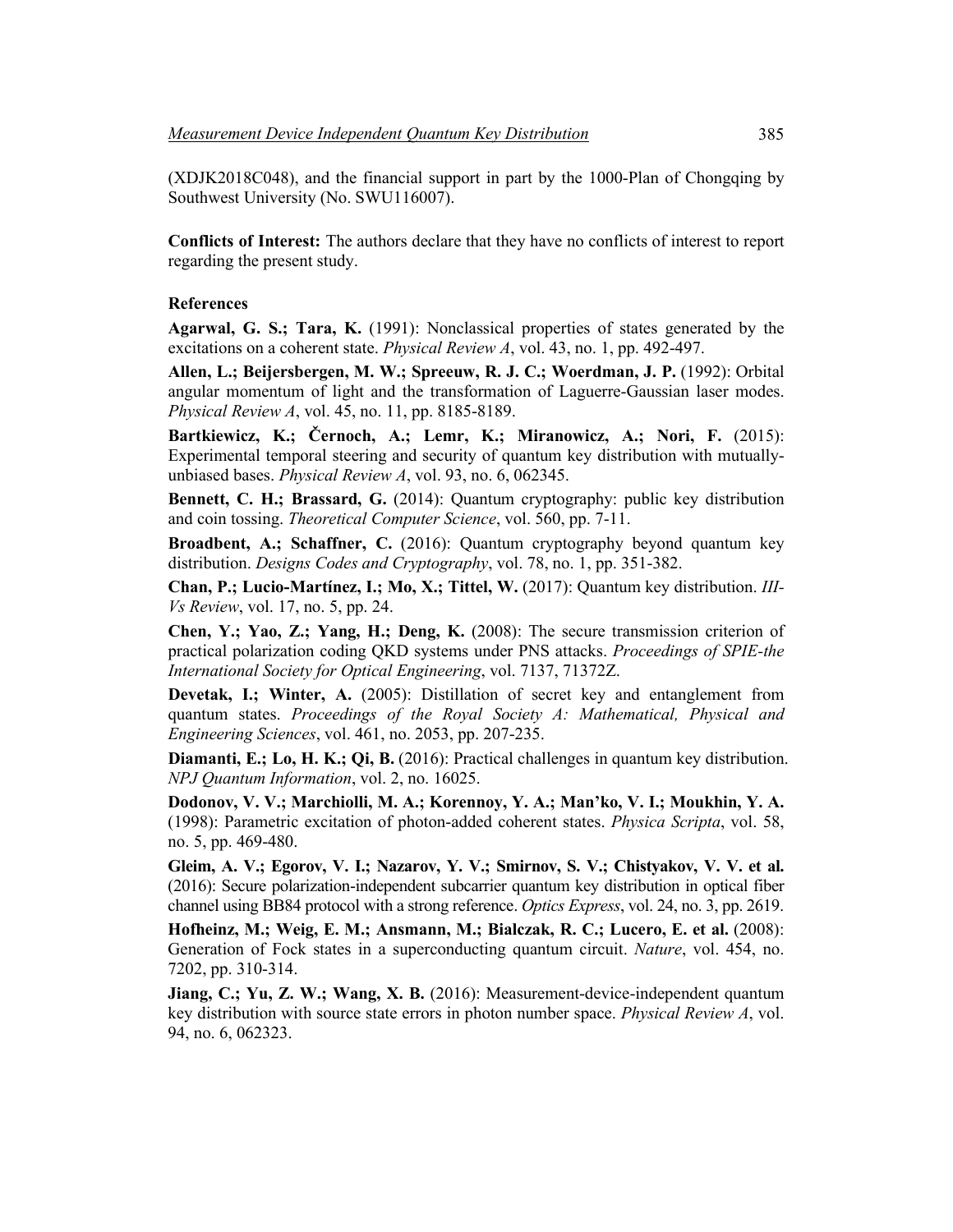**Joshi, C.; Farsi, A.; Clemmen, S.; Ramelow, S.; Gaeta, A. L.** (2018): Frequency multiplexing for quasi-deterministic heralded single-photon sources. *Nature Communications*, vol. 9, no. 1, pp. 847.

**Liu, W.; Chen, Z.; Liu, J.; Su, Z.; Chi, L.** (2018): Full-Blind Delegating Private Quantum Computation. *Computer, Materials & Continua*, vol. 56, no. 2, pp. 211-223.

**Long, Y.; Hao, S.; Zhao, S. M.** (2014): Study on decoyed measurement device independent quantum key distribution protocol using orbital angular momentum. *Journal of Signal Processing*.

**Ma, X. F.; Qi, B.; Zhao, Y.; Lo, H. K.** (2005): Practical decoy state for quantum key distribution. *Physical Review A*, vol. 72, no. 1, 012326.

**Peng, X.; Jiang, H.; Xu, B.; Ma, X. F.; Guo, H.** (2008): Experimental quantum-key distribution with an untrusted source. *Optics Letters*, vol. 33, no. 18, pp. 2077-2079.

**Qu, Z.; Zhu, T.; Wang, J.; Wang, X.** (2018): A novel quantum stegonagraphy based on brown states. *Computers, Materials & Continua*, vol. 56, no. 1, pp. 47-59.

**Renner, R.** (2008): Security of quantum key distribution. *International Journal of Quantum Information*, vol. 6, no. 1, pp. 1-127.

**Shor, P. W.; Preskill, J.** (2000): Simple proof of security of the BB84 quantum key distribution protocol. *Physical Review Letters*, vol. 85, no. 2, pp. 441-444.

**Sun, Y.; Zhao, S. H.; Dong, C.** (2016): Memory-assisted measurement deviceindependent quantum key distribution with parametric down-conversion sources. *Journal of Modern Optics*, vol. 1-6.

**Tamaki, K.; Lo, H. K.; Fung, C. H. F.; Qi, B.** (2012): Phase encoding schemes for measurement-device-independent quantum key distribution with basis-dependent flaw. *Physical Review A*, vol. 85, no. 4, 042307.

**Wang, D.; Li, M.; Zhu, F.; Yin, Z. Q.; Chen, W. et al.** (2014): Quantum key distribution with the single-photon-added coherent source. *Physical Review A*, vol. 90, no. 6, 062315.

**Wang, L.; Zhao, S. M.; Gong, L. Y.; Chen, W. W.** (2015): Free-space measurementdevice-independent quantum-key-distribution protocol using decoy states with orbital angular momentum. *Chinese Physics B*, vol. 24, no. 12, 238-245.

**Wang, O.; Karlsson, A.** (2007): Performance enhancement of a decoy-state quantum key distribution using a conditionally prepared down-conversion source in the Poisson distribution. *Physical Review A*, vol. 76, no. 1, 014309.

**Wang, X. B.; Peng, C. Z.; Zhang, J.; Yang, L.; Pan, J. W.** (2008): General theory of decoy-state quantum cryptography with source errors. *Physical Review A*, vol. 77, no. 4, pp. 1912-1917.

**Wu, C. F.; Du, Y. N.; Wang, J. D.; Wei, Z. J.; Qin, X. J. et al.** (2016): Analysis on performance optimization in measurement-device-independent quantum key distribution using weak coherent states. *Acta Physica Sinica*, vol. 65, no. 10.

**Xu, F.; Curty, M.; Qi, B.; Lo, H. K.** (2013): Practical aspects of measurement-deviceindependent quantum key distribution. *New Journal of Physics*, vol. 15, no. 11.

**Xu, F.; Curty, M.; Qi, B.; Lo, H. K.** (2015): Measurement-device-independent